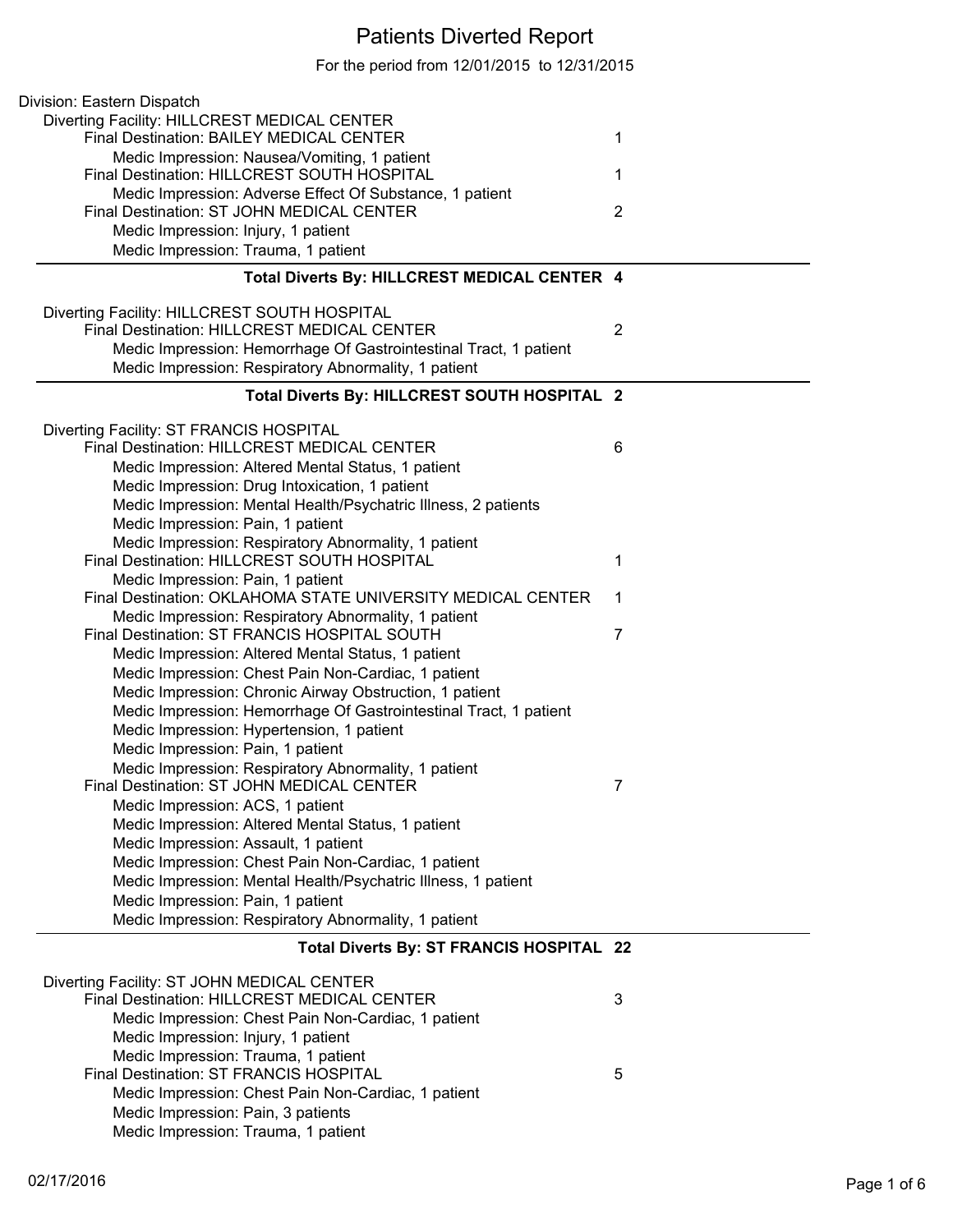Diverting Facility: ST JOHN OF SAPULPA Final Destination: ST JOHN MEDICAL CENTER 1 Medic Impression: Trauma, 1 patient

**Total Diverts By: ST JOHN OF SAPULPA 1**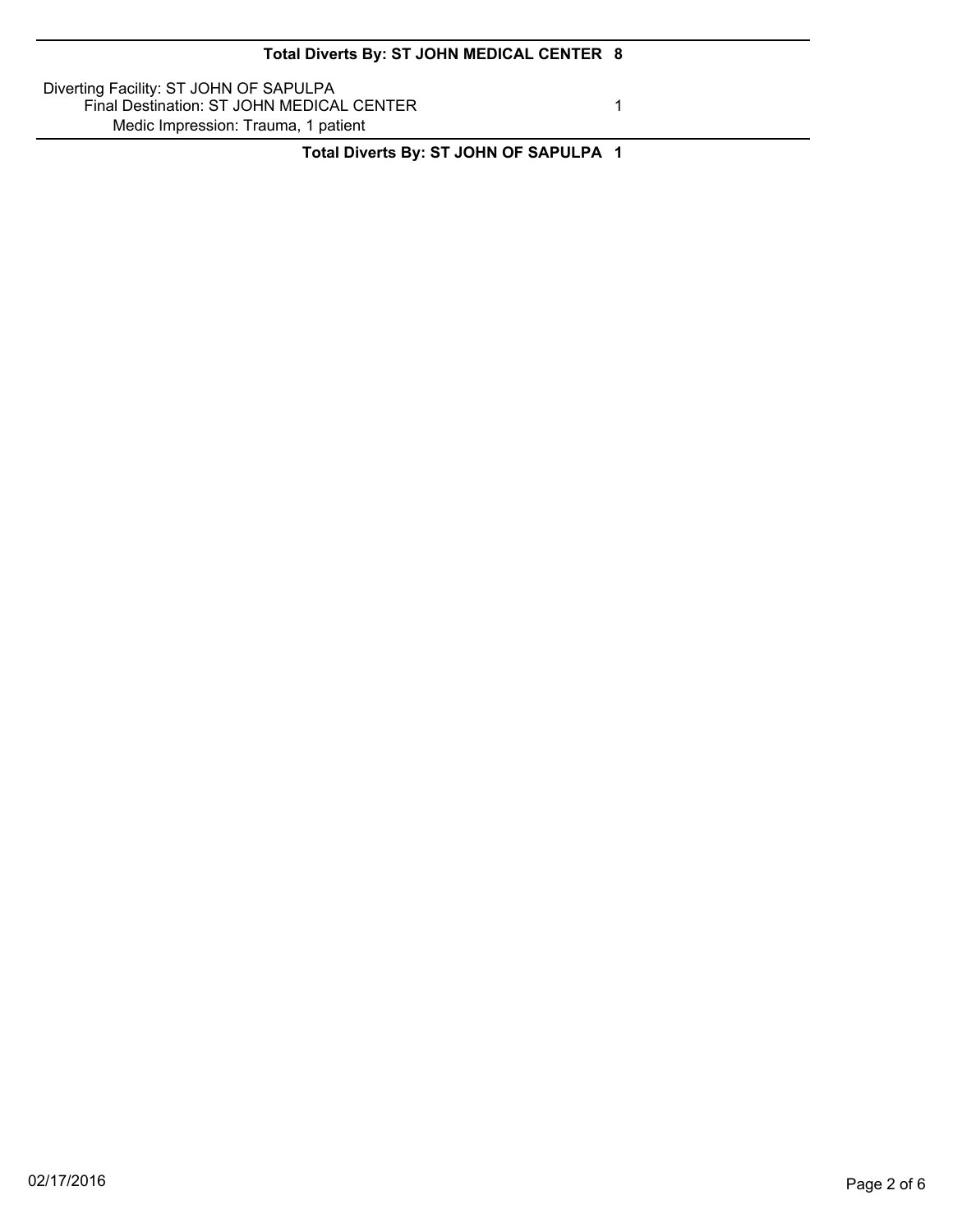| Division: Western Dispatch                                                                            |    |
|-------------------------------------------------------------------------------------------------------|----|
| Diverting Facility: BAPTIST INTEGRIS MEDICAL CENTER                                                   |    |
| Final Destination: CANADIAN VALLEY INTEGRIS REGNL                                                     | 1  |
| Medic Impression: Hypertension, 1 patient                                                             |    |
| Final Destination: DEACONESS HOSPITAL                                                                 | 10 |
| Medic Impression: Altered Mental Status, 3 patients                                                   |    |
| Medic Impression: Chest Pain Non-Cardiac, 1 patient                                                   |    |
| Medic Impression: CVA/TIA, 2 patients                                                                 |    |
| Medic Impression: Diabetes Mellitus Uncontrolled, 1 patient                                           |    |
| Medic Impression: Pain, 1 patient                                                                     |    |
| Medic Impression: Respiratory Abnormality, 1 patient                                                  |    |
| Medic Impression: Seizures, 1 patient                                                                 |    |
| Final Destination: INTEGRIS MEDICAL CENTER - EDMOND                                                   | 4  |
| Medic Impression: Nausea/Vomiting, 1 patient                                                          |    |
| Medic Impression: Pain, 2 patients                                                                    |    |
| Medic Impression: Respiratory Abnormality, 1 patient                                                  |    |
| Final Destination: MERCY HEALTH CENTER                                                                | 10 |
| Medic Impression: Airway Obstructions Foreign, 1 patient                                              |    |
| Medic Impression: Altered Mental Status, 2 patients                                                   |    |
| Medic Impression: Dizziness, 1 patient                                                                |    |
| Medic Impression: Hemorrhage, 1 patient                                                               |    |
| Medic Impression: Hypotension, 1 patient                                                              |    |
| Medic Impression: Injury, 2 patients                                                                  |    |
| Medic Impression: Seizures, 1 patient                                                                 |    |
| Medic Impression: Trauma, 1 patient                                                                   |    |
| Final Destination: MIDWEST REGIONAL MEDICAL CENTER                                                    | 1  |
| Medic Impression: Abdominal Pain, 1 patient                                                           |    |
| Final Destination: NORMAN REGIONAL HEALTHPLEX                                                         | 1  |
| Medic Impression: Chronic Airway Obstruction, 1 patient<br>Final Destination: OKLAHOMA HEART HOSPITAL | 2  |
| Medic Impression: Pain, 1 patient                                                                     |    |
| Medic Impression: Syncope, 1 patient                                                                  |    |
| Final Destination: PRESBYTERIAN TOWER-OU MEDICAL                                                      | 5  |
| Medic Impression: Altered Mental Status, 1 patient                                                    |    |
| Medic Impression: CVA/TIA, 2 patients                                                                 |    |
| Medic Impression: Diabetes Mellitus Uncontrolled, 1 patient                                           |    |
| Medic Impression: Eye Problems, 1 patient                                                             |    |
| Final Destination: SOUTHWEST INTEGRIS MEDICAL CEN                                                     | 5  |
| Medic Impression: Abdominal Pain, 1 patient                                                           |    |
| Medic Impression: Altered Mental Status, 1 patient                                                    |    |
| Medic Impression: Cardiac Arrest, 1 patient                                                           |    |
| Medic Impression: Chest Pain Non-Cardiac, 1 patient                                                   |    |
| Medic Impression: Pain, 1 patient                                                                     |    |
| Final Destination: WOMEN AND CHILDREN'S AT OU MED CENTER                                              | 1  |
| Medic Impression: Seizures, 1 patient                                                                 |    |
| Total Diverts By: BAPTIST INTEGRIS MEDICAL CENTER 40                                                  |    |
|                                                                                                       |    |
| Diverting Facility: EDMOND MEDICAL CENTER                                                             |    |
| Final Destination: INTEGRIS MEDICAL CENTER - EDMOND                                                   | 1  |
| Medic Impression: Chest Pain Non-Cardiac, 1 patient                                                   |    |
| Total Diverts By: EDMOND MEDICAL CENTER 1                                                             |    |
| Diverting Facility: MERCY HEALTH CENTER                                                               |    |
| Final Destination: BAPTIST INTEGRIS MEDICAL CENTER                                                    | 5  |
| Medic Impression: Altered Mental Status, 1 patient                                                    |    |
| Medic Impression: Pain, 2 patients                                                                    |    |
| Medic Impression: Seizures, 1 patient                                                                 |    |
| Medic Impression: Syncope, 1 patient                                                                  |    |
| Final Destination: DEACONESS HOSPITAL                                                                 | 1  |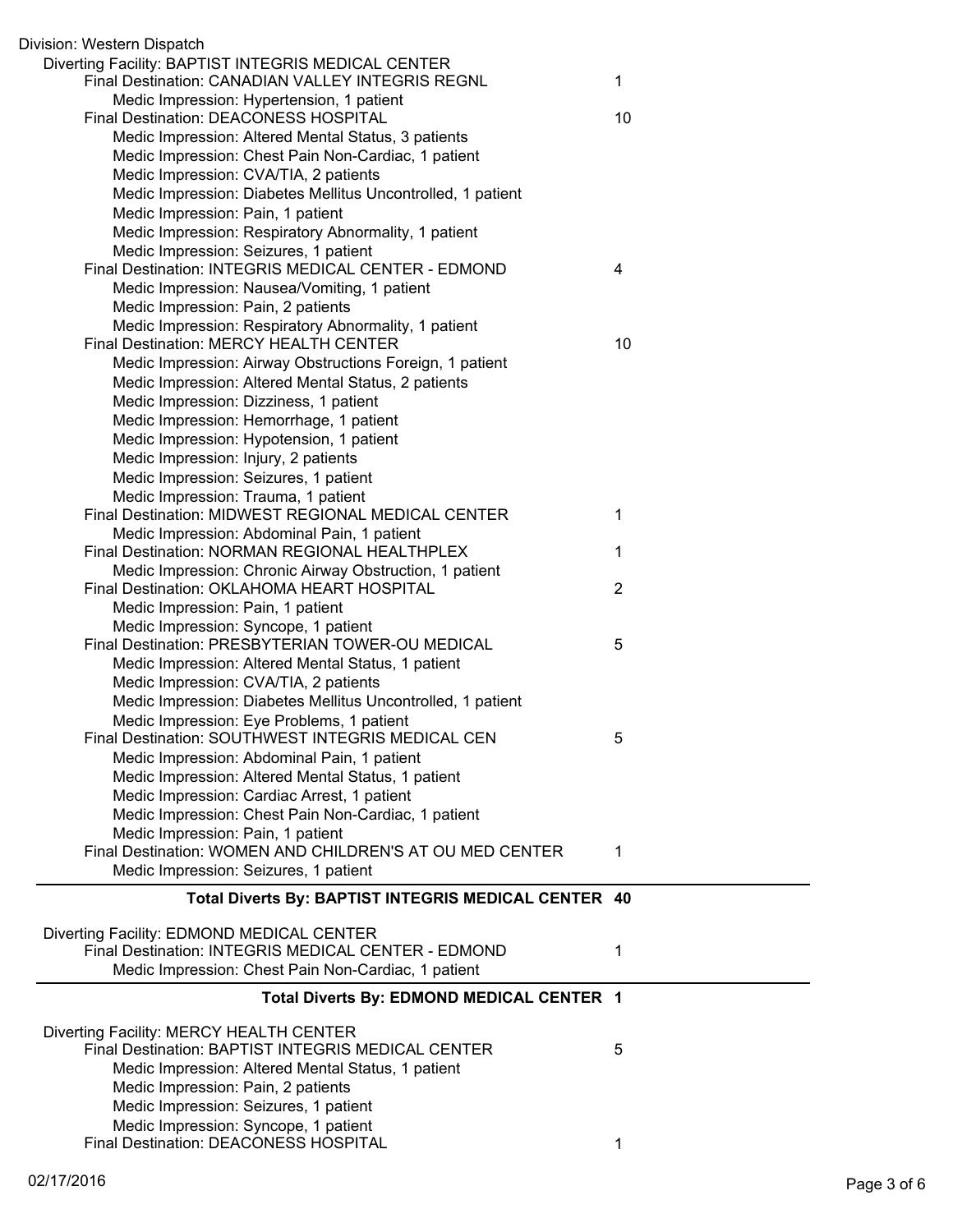| Medic Impression: Pain, 1 patient                                                                       |                |
|---------------------------------------------------------------------------------------------------------|----------------|
| Final Destination: EDMOND MEDICAL CENTER                                                                | 1              |
| Medic Impression: Pain, 1 patient                                                                       |                |
| Final Destination: MERCY HEALTH CENTER                                                                  | 1              |
| Medic Impression: ACS, 1 patient                                                                        |                |
| Final Destination: OKLAHOMA HEART HOSPITAL                                                              | 5              |
| Medic Impression: Chest Pain Non-Cardiac, 3 patients                                                    |                |
| Medic Impression: Congestive Heart Failure, 1 patient                                                   |                |
| Medic Impression: Dizziness, 1 patient<br>Final Destination: PRESBYTERIAN TOWER-OU MEDICAL              | 1              |
| Medic Impression: Hypotension, 1 patient                                                                |                |
|                                                                                                         |                |
| Total Diverts By: MERCY HEALTH CENTER 14                                                                |                |
|                                                                                                         |                |
| Diverting Facility: NORMAN REGIONAL HEALTHPLEX<br>Final Destination: NORMAN REGIONAL HOSPITAL           |                |
|                                                                                                         | 1              |
| Medic Impression: Trauma, 1 patient                                                                     |                |
| Total Diverts By: NORMAN REGIONAL HEALTHPLEX 1                                                          |                |
|                                                                                                         |                |
| Diverting Facility: OKLAHOMA CITY VA HOSPITAL<br>Final Destination: BAPTIST INTEGRIS MEDICAL CENTER     | 3              |
| Medic Impression: Altered Mental Status, 1 patient                                                      |                |
| Medic Impression: Pain, 2 patients                                                                      |                |
| <b>Final Destination: CANADIAN VALLEY INTEGRIS REGNL</b>                                                | 1              |
| Medic Impression: Swelling Of Limb, 1 patient                                                           |                |
| Final Destination: DEACONESS HOSPITAL                                                                   | 1              |
| Medic Impression: Backache, 1 patient                                                                   |                |
| Final Destination: EDMOND MEDICAL CENTER                                                                | 1              |
| Medic Impression: Abdominal Pain, 1 patient                                                             |                |
| Final Destination: MERCY HEALTH CENTER                                                                  | $\overline{2}$ |
| Medic Impression: CVA/TIA, 2 patients                                                                   |                |
| Final Destination: PRESBYTERIAN TOWER-OU MEDICAL                                                        | 3              |
| Medic Impression: Altered Mental Status, 1 patient                                                      |                |
| Medic Impression: CVA/TIA, 1 patient                                                                    |                |
| Medic Impression: Fever, 1 patient                                                                      |                |
| Final Destination: SOUTHWEST INTEGRIS MEDICAL CEN                                                       | 3              |
| Medic Impression: Abdominal Pain, 1 patient                                                             |                |
| Medic Impression: Dizziness, 1 patient                                                                  |                |
| Medic Impression: Pain, 1 patient                                                                       |                |
| Final Destination: ST ANTHONYS HOSPITAL                                                                 | 2              |
| Medic Impression: Pain, 1 patient                                                                       |                |
| Medic Impression: Syncope, 1 patient                                                                    |                |
| Total Diverts By: OKLAHOMA CITY VA HOSPITAL 16                                                          |                |
|                                                                                                         |                |
| Diverting Facility: OKLAHOMA HEART HOSPITAL                                                             |                |
| Final Destination: BAPTIST INTEGRIS MEDICAL CENTER                                                      | 1              |
| Medic Impression: Respiratory Abnormality, 1 patient                                                    |                |
| Final Destination: MERCY HEALTH CENTER                                                                  | $\overline{2}$ |
| Medic Impression: Altered Mental Status, 1 patient                                                      |                |
| Medic Impression: Syncope, 1 patient                                                                    |                |
| Total Diverts By: OKLAHOMA HEART HOSPITAL 3                                                             |                |
|                                                                                                         |                |
| Diverting Facility: OKLAHOMA HEART HOSPITAL SOUTH<br>Final Destination: MIDWEST REGIONAL MEDICAL CENTER |                |
|                                                                                                         | 1              |
| Medic Impression: Nausea/Vomiting, 1 patient                                                            |                |
| Total Diverts By: OKLAHOMA HEART HOSPITAL SOUTH 1                                                       |                |
|                                                                                                         |                |
| Diverting Facility: PRESBYTERIAN TOWER-OU MEDICAL<br>Final Destination: BAPTIST INTEGRIS MEDICAL CENTER | 1              |
| Medic Impression: Respiratory Abnormality, 1 patient                                                    |                |
|                                                                                                         |                |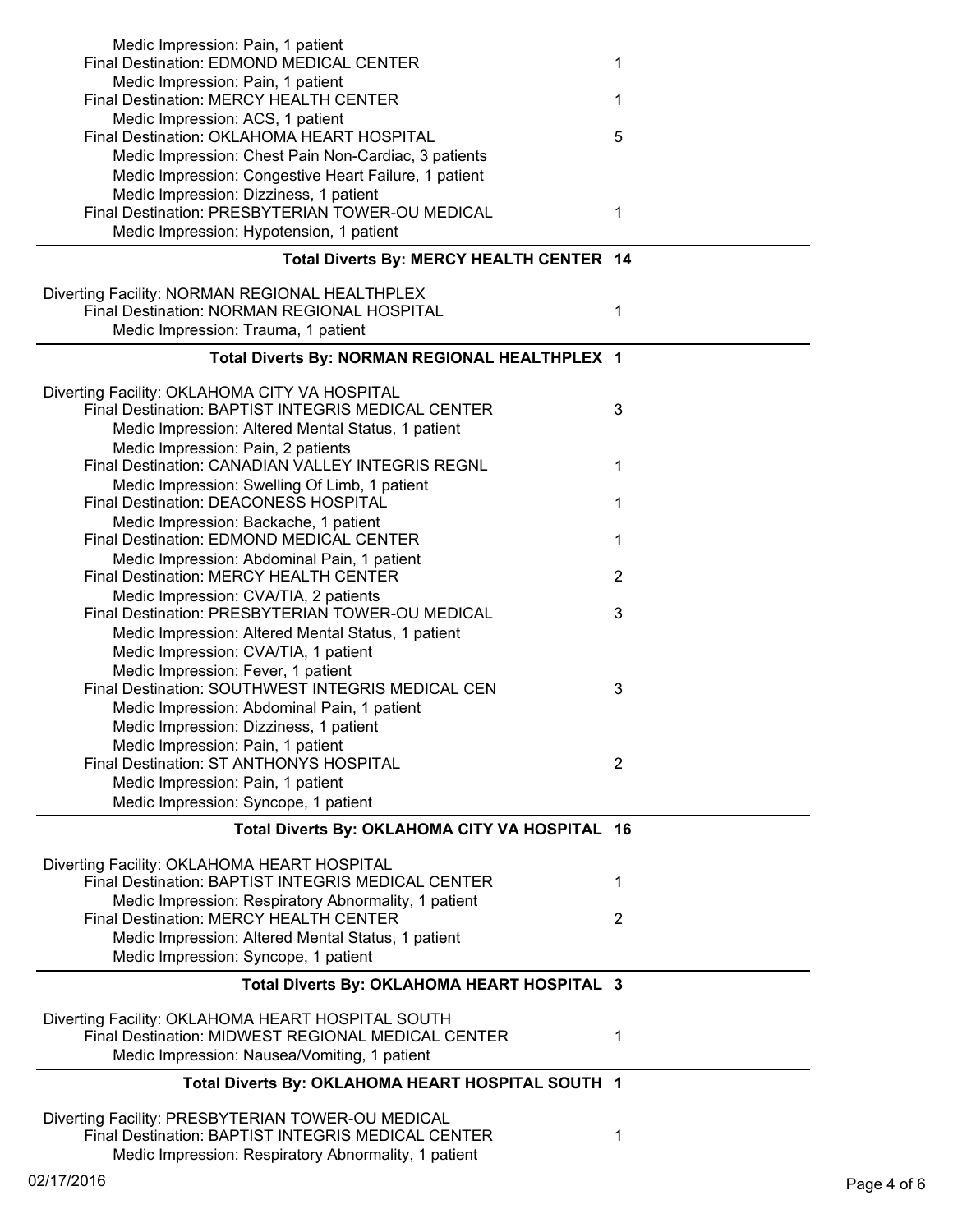| <b>Final Destination: DEACONESS HOSPITAL</b>                                                                                 | $\overline{2}$ |
|------------------------------------------------------------------------------------------------------------------------------|----------------|
| Medic Impression: Abdominal Pain, 1 patient                                                                                  |                |
| Medic Impression: Backache, 1 patient                                                                                        |                |
| Final Destination: EDMOND MEDICAL CENTER                                                                                     | 3              |
| Medic Impression: Pain, 1 patient                                                                                            |                |
| Medic Impression: Swelling Of Limb, 1 patient                                                                                |                |
| Medic Impression: Syncope, 1 patient<br>Final Destination: MERCY HEALTH CENTER                                               | 1              |
| Medic Impression: Altered Mental Status, 1 patient                                                                           |                |
| Final Destination: OKLAHOMA CITY VA HOSPITAL                                                                                 | 1              |
| Medic Impression: Pain, 1 patient                                                                                            |                |
| Final Destination: PRESBYTERIAN TOWER-OU MEDICAL                                                                             | 1              |
| Medic Impression: Abdominal Pain, 1 patient                                                                                  |                |
| Final Destination: SOUTHWEST INTEGRIS MEDICAL CEN                                                                            | 3              |
| Medic Impression: Altered Mental Status, 1 patient                                                                           |                |
| Medic Impression: Pain, 1 patient                                                                                            |                |
| Medic Impression: Syncope, 1 patient                                                                                         |                |
| Final Destination: ST ANTHONYS HOSPITAL                                                                                      | 9              |
| Medic Impression: Abdominal Pain, 1 patient                                                                                  |                |
| Medic Impression: Diabetes Mellitus Uncontrolled, 1 patient<br>Medic Impression: Mental Health/Psychatric Illness, 1 patient |                |
| Medic Impression: Pain, 1 patient                                                                                            |                |
| Medic Impression: Respiratory Abnormality, 2 patients                                                                        |                |
| Medic Impression: Seizures, 1 patient                                                                                        |                |
| Medic Impression: Trauma, 2 patients                                                                                         |                |
| Total Diverts By: PRESBYTERIAN TOWER-OU MEDICAL 21                                                                           |                |
|                                                                                                                              |                |
| Diverting Facility: SOUTHWEST INTEGRIS MEDICAL CEN                                                                           |                |
| Final Destination: PRESBYTERIAN TOWER-OU MEDICAL                                                                             | 5              |
| Medic Impression: Abdominal Pain, 2 patients                                                                                 |                |
| Medic Impression: Chest Pain Non-Cardiac, 1 patient                                                                          |                |
| Medic Impression: Chronic Airway Obstruction, 1 patient                                                                      |                |
| Medic Impression: Swelling Of Limb, 1 patient<br>Final Destination: SOUTHWEST INTEGRIS MEDICAL CEN                           | 1              |
| Medic Impression: Altered Mental Status, 1 patient                                                                           |                |
| Final Destination: ST ANTHONYS HOSPITAL                                                                                      | 3              |
| Medic Impression: Pain, 1 patient                                                                                            |                |
| Medic Impression: Seizures, 1 patient                                                                                        |                |
| Medic Impression: Syncope, 1 patient                                                                                         |                |
| Final Destination: ST. ANTHONY HEALTHPLEX SOUTH                                                                              | 1              |
| Medic Impression: Respiratory Abnormality, 1 patient                                                                         |                |
| Total Diverts By: SOUTHWEST INTEGRIS MEDICAL CEN 10                                                                          |                |
| Diverting Facility: ST ANTHONYS HOSPITAL                                                                                     |                |
| Final Destination: BAPTIST INTEGRIS MEDICAL CENTER                                                                           | $\overline{2}$ |
| Medic Impression: Altered Mental Status, 1 patient                                                                           |                |
| Medic Impression: Backache, 1 patient                                                                                        |                |
| Final Destination: DEACONESS HOSPITAL                                                                                        | 1              |
| Medic Impression: Respiratory Abnormality, 1 patient                                                                         |                |
| Final Destination: PRESBYTERIAN TOWER-OU MEDICAL                                                                             | 1              |
| Medic Impression: Hemorrhage Of Gastrointestinal Tract, 1 patient                                                            |                |
| Final Destination: SOUTHWEST INTEGRIS MEDICAL CEN                                                                            |                |
| Medic Impression: Abdominal Pain, 1 patient                                                                                  | 4              |
|                                                                                                                              |                |
| Medic Impression: Choking, 1 patient                                                                                         |                |
| Medic Impression: Hypotension, 1 patient<br>Medic Impression: Pain, 1 patient                                                |                |

**Total Diverts By: ST ANTHONYS HOSPITAL 8**

Diverting Facility: WOMEN AND CHILDREN'S AT OU MED CENTER